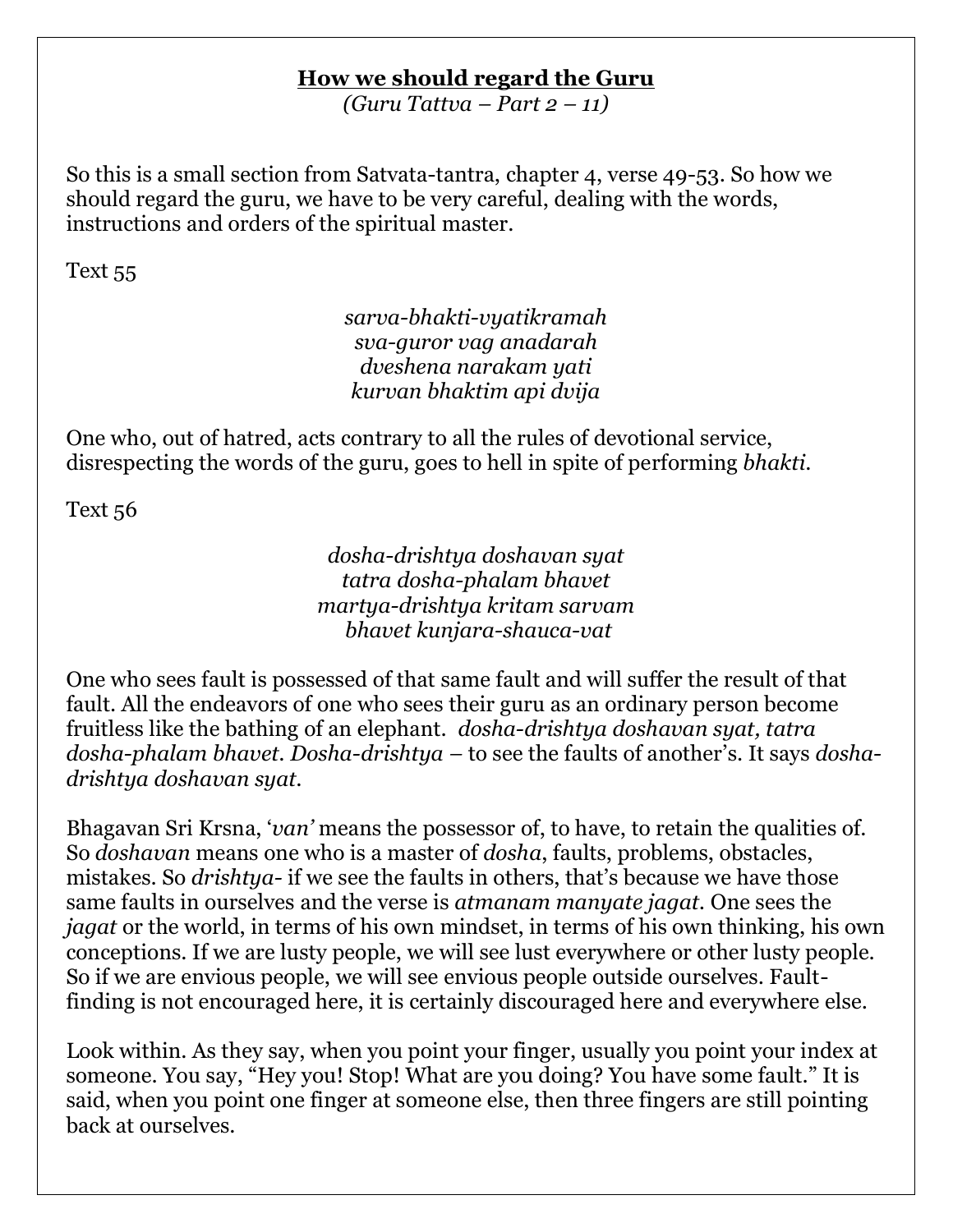The classic story is story of the sieve and the needle. The sieve is like a strainer – an instrument for straining water when cooking, in Hindi it is called a *caini* or something. It is a piece of metal with many, many perforations, hundreds of holes in it and it is tied on to a handle and you are making cheese and you want to pour the cheese water off the cheese, separate the whey from the cheese. You pour it through the sieve, colander or sieve, *caini*, whatever. And it retains the cheese and lets the water pass through the holes.

So there was a story about Mr. Seive, one day had an argument with Mr. Needle. Mr. Seive said, "Hey, Bhakta Needle, don"t you know? You have one big hole in your back! You are very tall and skinny, very narrow and very pointed, but you have one big hole in your back. Do you know that? It does not look very good! This is a great *dosha*, great fault you have."

So then Mr. Needle replies to Mr. Seiva, "*Arre!* Look who is talking man! Have you ever looked in the mirror? Have you ever looked at yourself? Have you ever examined yourself? Your whole body is full of holes! Everywhere – right, left, top and bottom, inside and out there is nothing but holes, holes, holes! You are nothing but made of holes. And what are you talking about me? I have one hole in my back. Other

wise my back is straight. I have some solid body here. Only one hole and you have nothing but holes. You are made of holes! You are made of faults. So why are you pointing the finger at me? Why are you finding fault with me? Why are you criticizing me?"

So that"s called "faulty vision", wrong vision, *dosha drishtya*, a fault finder, a fault seer.

So if are going to look - look within. The kingdom of God lies within. So to get to the kingdom of God lying within, first we have to cross the kingdom of our own *anarthas*. We have to swim across the ocean of birth and death. Then cross the hot desert of our own field of *anarthas* – *anartha ksetra*, then we can enter the kingdom of God within us, the pure land of *Vraja dhama*.

So we should be so busy picking ourselves apart and cross-examining ourselves and judging ourselves and weighing ourselves. We should be so busy with our business that we don"t have any time to mind other peoples" business and be busy with other peoples" faults or be talking about or gossiping about other people"s faults.

*Bhajana karo, nama karo* – take the name, chant to name, more *nama*, more *nama,*  more *nama* … do *namam*, do *namam,* do *namam*. *Nama* and *smarana* and *seva*, more and more *seva*, *guru seva, guru seva, guru seva, Krsna seva, Radha seva, nitya seva, carana seva, nikunja seva.*

Then going on to this fault finding, this *dosha drishtya*, *kunjara-shauca-vat-* the bathing of an elephant. What is the bathing of an elephant? It is often used as an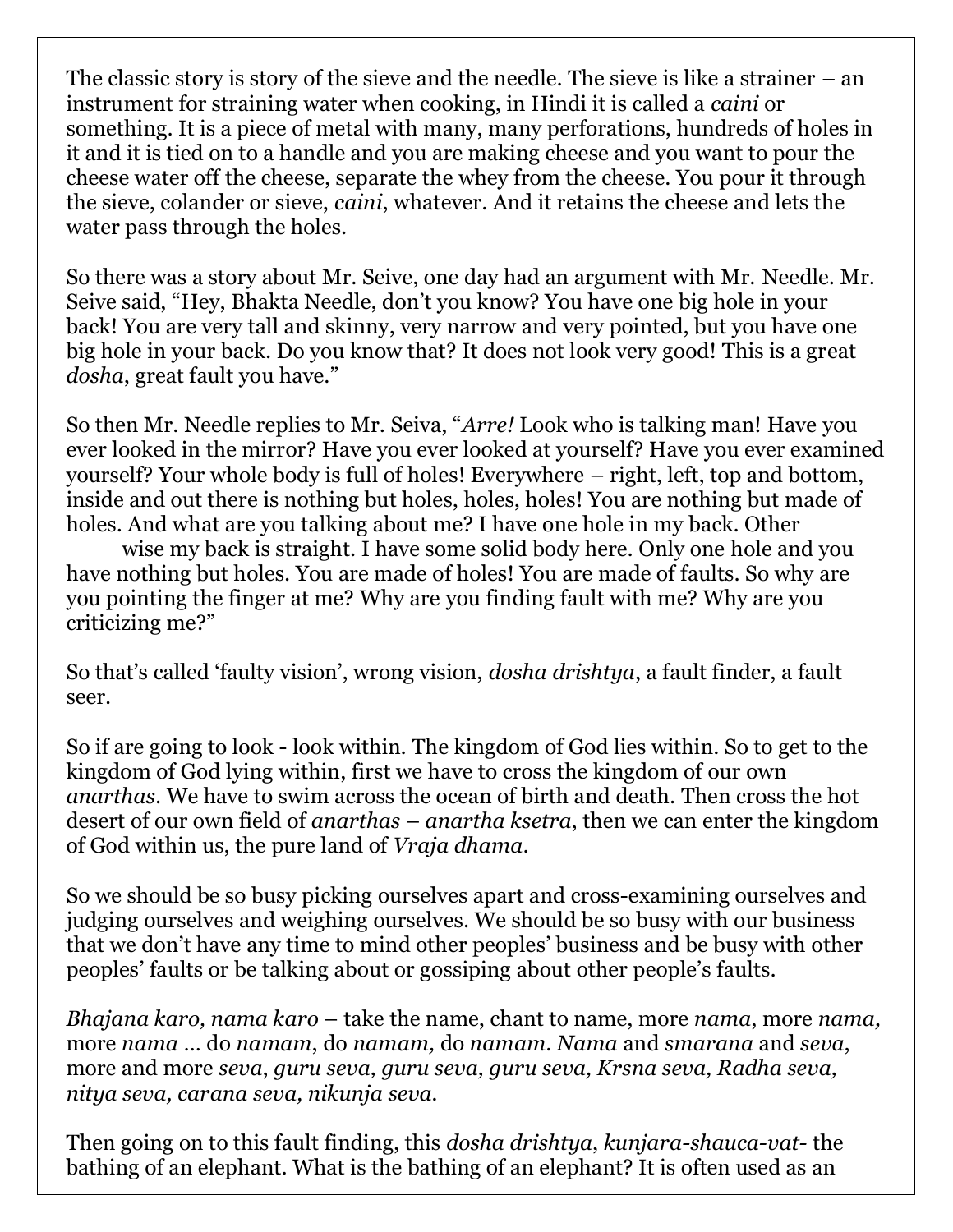analogy in *sastra*. Elephant has a very funny proclivity. It is running here and there, getting so much dust on its back, collecting so much dust and dirt, getting so overheated and perspiring on a hot day.

So he takes shelter of a refreshing, cooling, running stream, or lake, rushing river and he bathes in those waters. He cools his body down, he cleanses his skin, elephant skin and then after bathing and becoming clean and fresh, he comes out on the bank of the river and finds some nice dry dusty place, full of piles and piles of dust and dirt. Then he rolls back and forth in that dirt and becomes covered again with dirt. So one minute clean and fresh, next minute soiled and dirty, covered with dirt.

So the endeavors of one who sees guru as an ordinary person become fruitless like the bathing of an elephant. So we do some endeavors in devotional service but at the same time, if we see our spiritual master, if we see our *gurudeva* as an ordinary or mundane person, then it's just like rolling in the dirt again. We have dirt, we have *anartha*, we have *avidya*, we have *aparadhas*, within our mind and heart and bodies due to our *prarabdha karma*, misdeeds, miscalculations and mistakes.

Then we come under the fold of devotional service, under the shelter and guidance of Sri guru and we engage in *sadhana bhajana* and we become cleansed, we become fresh, we become pure like the elephant bathing in a rushing stream, rushing waves of *bhakti*, the swirling waves of devotion cleanse the mind and heart.

But then if we make the offense of thinking of that guru is an ordinary soul, an ordinary resident of *martya loka. Martya-drishtya-krtam-sarvam*. Then again we roll on the dust. Again our contamination comes back to us.

Text 57

*sarva-sadhana-mukhya hi guru-seva sadadrita yaya bhaktir bhagavati hy anjasa syat sukhavaha*

Of all the activities of *sadhana*, the most important is the service to guru. *sarvasadhana-mukhya, mukhya* means main or cheap. Of all the different types of *sadana – sravanam, kirtanam, visnu smaranam, pada sevanam, arcanam, vandanam, dasyam, sakhyam, atma-nivedanam.*

> *sarva-sadhana-mukhya hi guru-seva sadadrita*

This is the most important. By that service, devotion to the Supreme Personality of Godhead is quickly, easily and happily attained.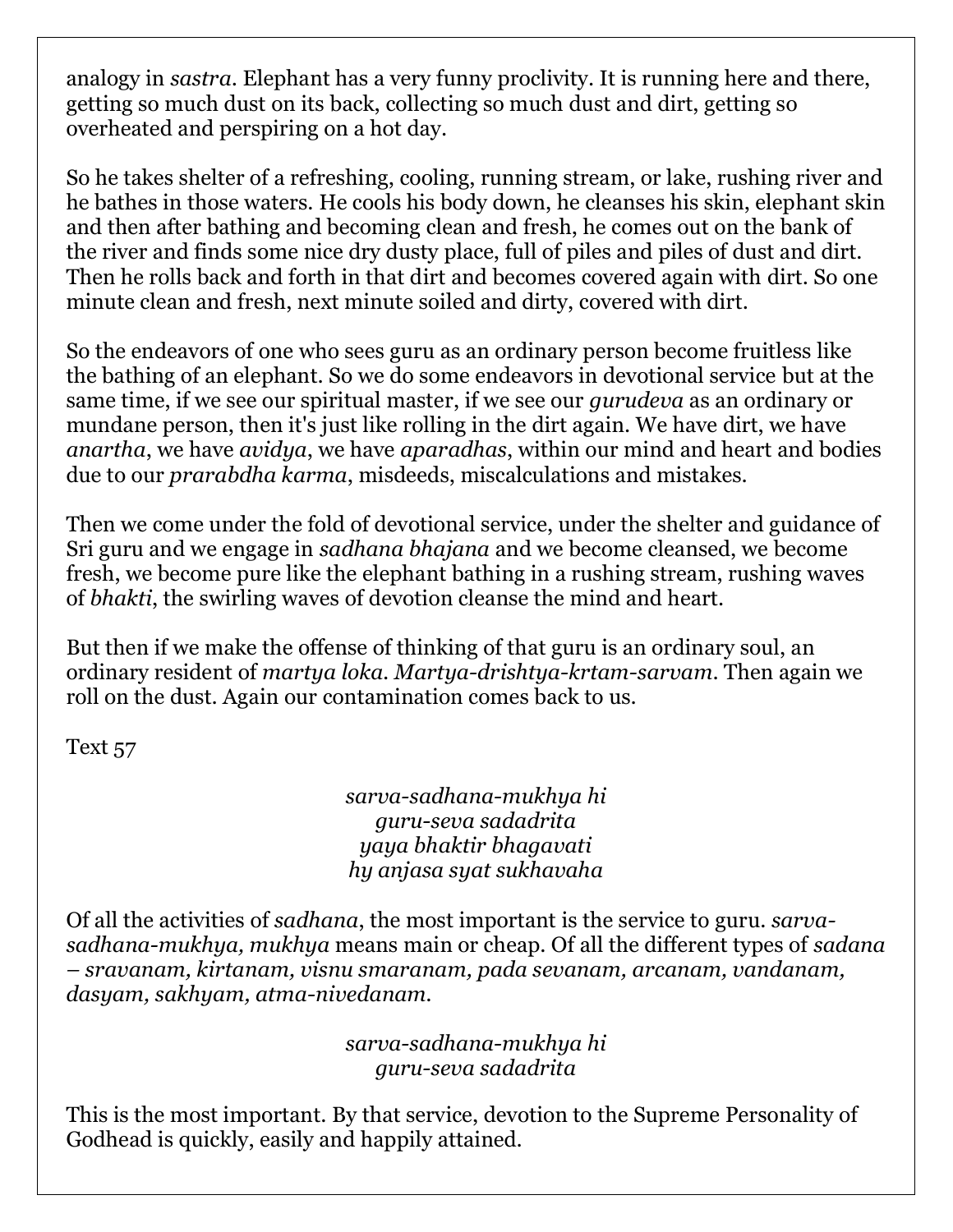## *yaya bhaktir bhagavati hy anjasa syat sukhavaha*

So the service to guru is so much stressed here in Satvata-tantra, which is recorded by Srila Vyasadeva that one becomes very happy and joyful by serving guru and he quickly attains *bhakti* and devotion to God and very easily at that.

"What is the difficulty?" Srila Prabhupada used to often ask his disciples. "What is the difficulty? Is chanting the holy name and dancing difficulty? Is honoring sumptuous, wonderful Krsna prasadam difficult? And is hearing wonderful, stimulating education on enlightening philosophy of the Bhagavat and Bhagavad-gita difficult? What is the difficulty? Is associating with devotees and serving with them side-by-side for the pleasure of guru and Krsna – is that difficulty? What is the difficulty? Is it difficult to preach the glories of the Lord and the glories of the holy name? That is not difficult. What is the difficulty?"

So Srila Prabhupada would say, "What is the difficulty? Simply hear, chant and remember and encourage others to do the same and this way your life will become simple and sublime and you will never be the same."

Text 58

## *tasmat sarva-prayatnena guror vag-adarena vai karya saiva tu tat sarva bhagavad-bhakti-vardhini*

One should therefore very carefully respect the guru"s words. They increase one's devotion to the Supreme Personality of Godhead. *sarva-prayatnena, guror vagadarena vai. Adara* means respect, regard, honor, care, *guror-vag-adarena vai.*

So what happens by showing respect, carefully respecting the guru's words? Then one's *bhagavad-bhakti-vardhini,* like Govardhana, increasing *sarva bhagavadbhakti-* all the limbs and aspects of devotion, *bhakti*, love, service to Bhagavan Sri Krsna will be enhanced, increased by doing this activity.

Text 59

*yesham gurau ca japye ca vishnau ca paramatmani nasti bhaktih sada tesham vacanam parivarjayet*

One should always reject the words of those who have no devotion for their guru, for sacred *mantras*, for Lord Vishnu, or for the all-pervading Supersoul.